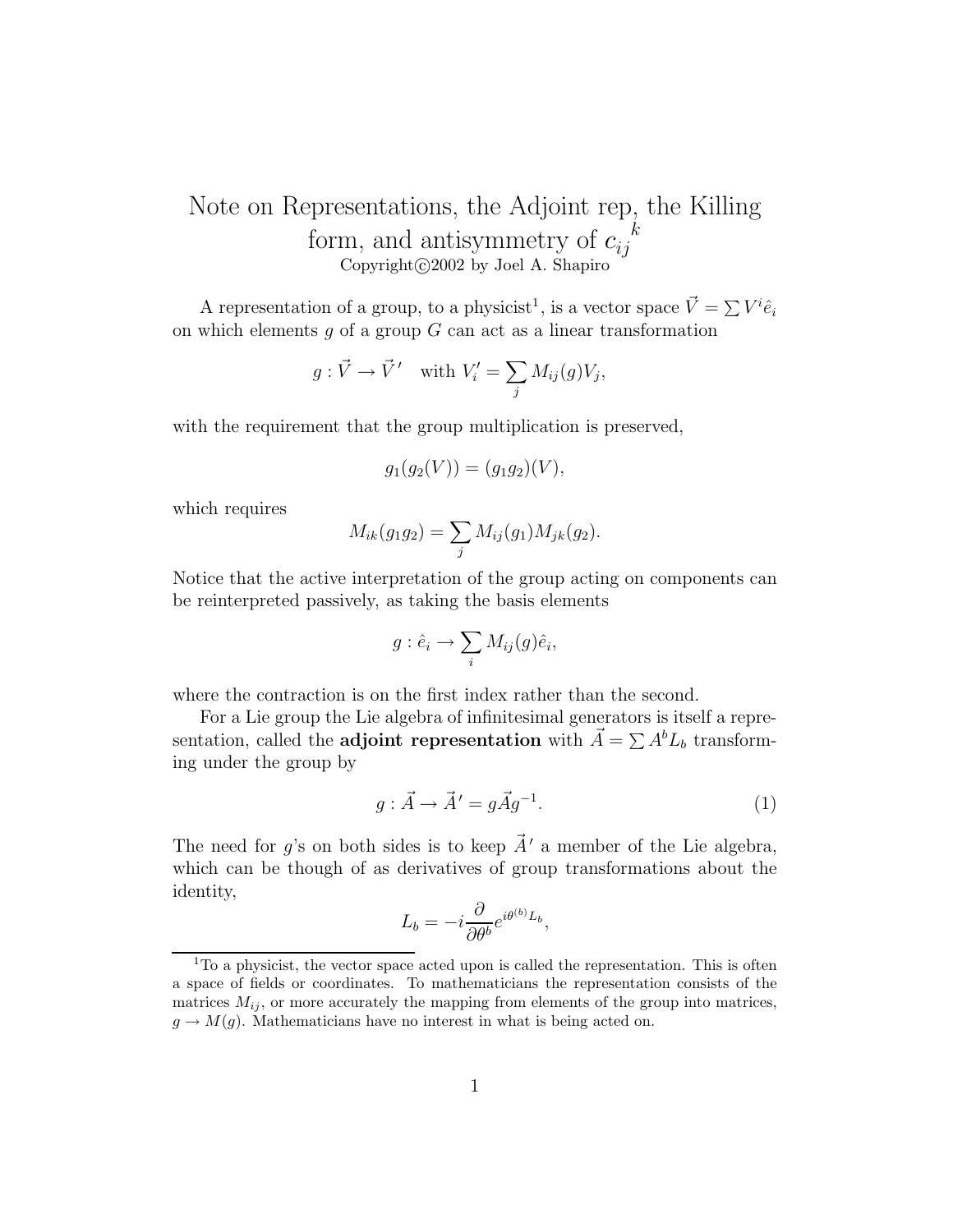and (1) follows from the fact that the group itself can be transformed by group elements by similarity,

$$
g_1: g_2 \to g_1 g_2 g_1^{-1},
$$

which obeys the requirement  $g_1(g_2(g_3)) = (g_1g_2)(g_3)$ . Notice that this would not be true if we interchanged the q and  $q^{-1}$  in (1).

A representation of a Lie group generates an associated representation of the Lie algebra, with

$$
M_{ij}(L_b) = -i \frac{\partial}{\partial \theta^b} M_{ij} (e^{i\theta^b L_b}),
$$

so differentiating the adjoint representation for a transformation by  $g =$  $expi\theta^c L_c$ :

$$
\vec{A}' = g\vec{A}g^{-1} = \sum M_{ab}^{\text{adj}}(g)A^b L_a
$$

with respect to  $\theta_c$  and setting  $\theta$  to zero gives

$$
[L_c, A^b L_b] = \sum_{i c_{cb}} M_{ab}^{adj} (L_c) A^b L_a
$$
  
=  $ic_{cb}{}^a A^b L_a$ ,

from which we can derive

$$
M_{ab}^{\text{adj}}(L_c) = i c_{cb}^{\ \ a}.
$$

This agrees with the definition of the adjoint representation in Schensted<sup>2</sup> but disagrees with the representation  $\Gamma$  below which Georgi<sup>3</sup> calls the adjoint representation. In fact, the two are adjoints in another sense: on the group,  $M(q)=\Gamma^{T}(q^{-1})$ , and it is easy to show that any representation has a dual in this sense. Once we normalize our generators, as discussed below, so that the killing form is a multiple of the identity and the structure constants are totally antisymmetric, the two become equal anyway, so I proceed with Georgi's, which I used first.

The adjoint representation is defined in terms of the structure constants by

$$
\Gamma_{jk}^{\text{adj}}(L_i) = i c_{ji}^{\ \ k},
$$

<sup>2</sup>Irene Verona Schensted, "A Course on the Application of Group Theory to Quantum Mechanics", Neo Press, Maine, 1976, P. 283.

<sup>3</sup>Howard Georgi, "Lie Algebras in Particle Physics", Addison-Wesley, 1982.